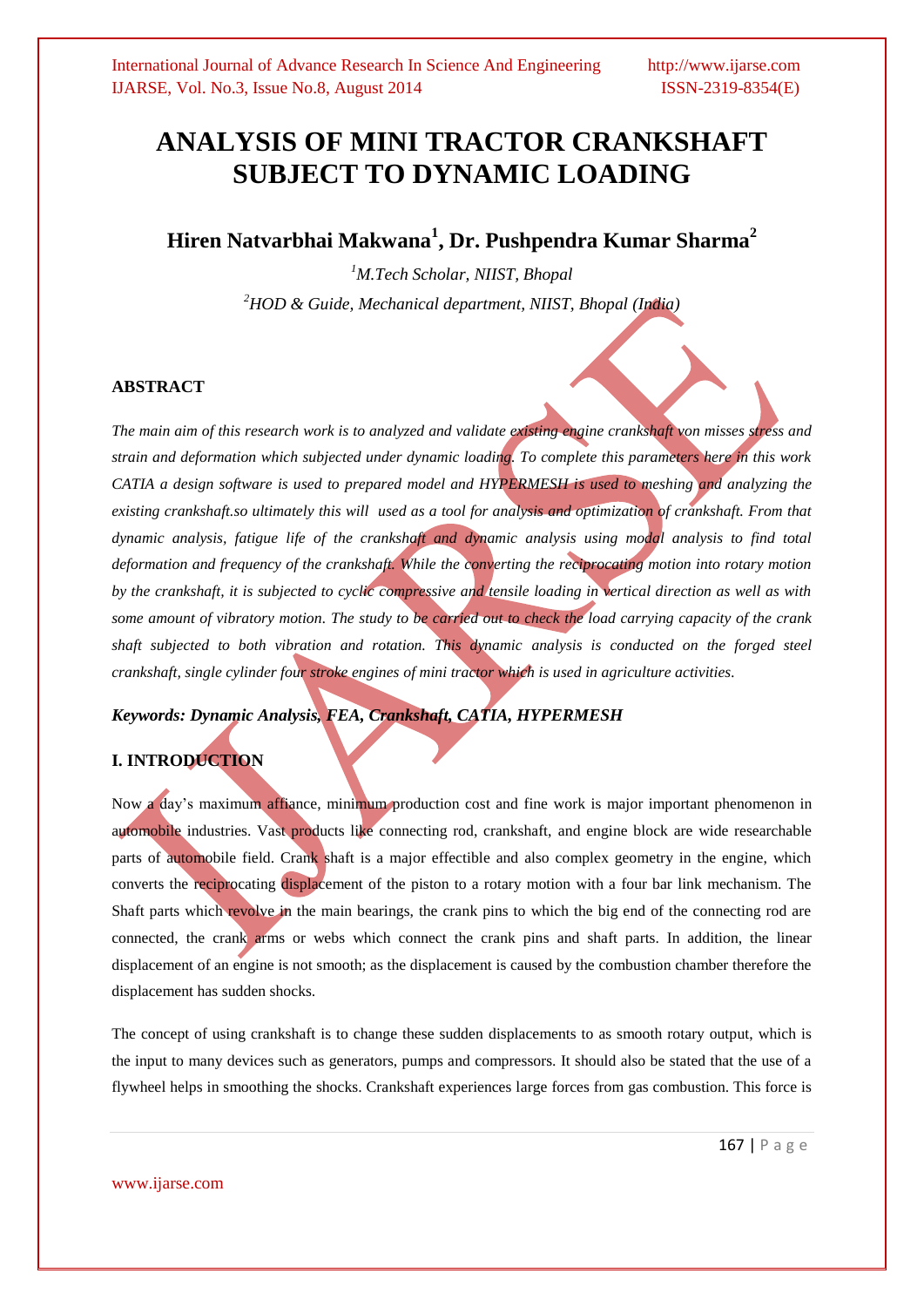applied to the top of the piston and since the connecting rod connects the piston to the crank shaft, the force will be transmitted to the crankshaft.



**Fig 1. Engine Inside Block Diagram**

The magnitude of the forces depends on many factors which consist of crank radius, connecting rod dimensions, and weight of the connecting rod, piston, piston rings, and pin. Due to combustion gas force and inertia force there act mainly two type of forces on crankshaft via connecting rod is torsional load and bending load. A material of crankshaft must be strong enough to sustain the downward force of the power stroke without excessive bending so the reliability and life of the internal combustion engine depend on the strength of the crankshaft largely. The crank pin is like a built in beam with a distributed load along its length that varies with crank positions. Each web is like a cantilever beam subjected to bending and twisting. 1. Bending moment which causes tensile and compressive stresses. 2. Twisting moment causes shear stress. There are many sources of failure in the engine one of the most common crankshaft failure is fatigue at the fillet areas due to the bending load causes by the combustion. The moment of combustion the load from the piston is transmitted to the crankpin, causing a large bending moment on the entire geometry of the crankshaft. At the root of the fillet areas stress concentrations exist and these high stress range locations are the points where cyclic loads could cause fatigue crank initiation leading to fracture. For this experimental work all the theoretical equations and some of the assumption and some fundamental design data arereferd form machine design book by R.S.Kurmi. [6]

### **II. LITERATURE REVIEW**

R. J. Deshbhratar, and Y.R Supple. [1] have been analyzed 4- cylinder crankshaft and model of the crankshaft were created by Pro/E Software and then imported to ANSYS software The maximum deformation appears at the centre of crankshaft surface. The maximum stress appears at the fillets between the crankshaft journal and crank cheeks, and near the central point. The edge of main journal is high stress area. The crankshaft deformation was mainly bending deformation under the lower frequency. And the maximum deformation was located at the link between main bearing journal and crankpin and crank cheeks. So this area prones to appear the bending fatigue crack.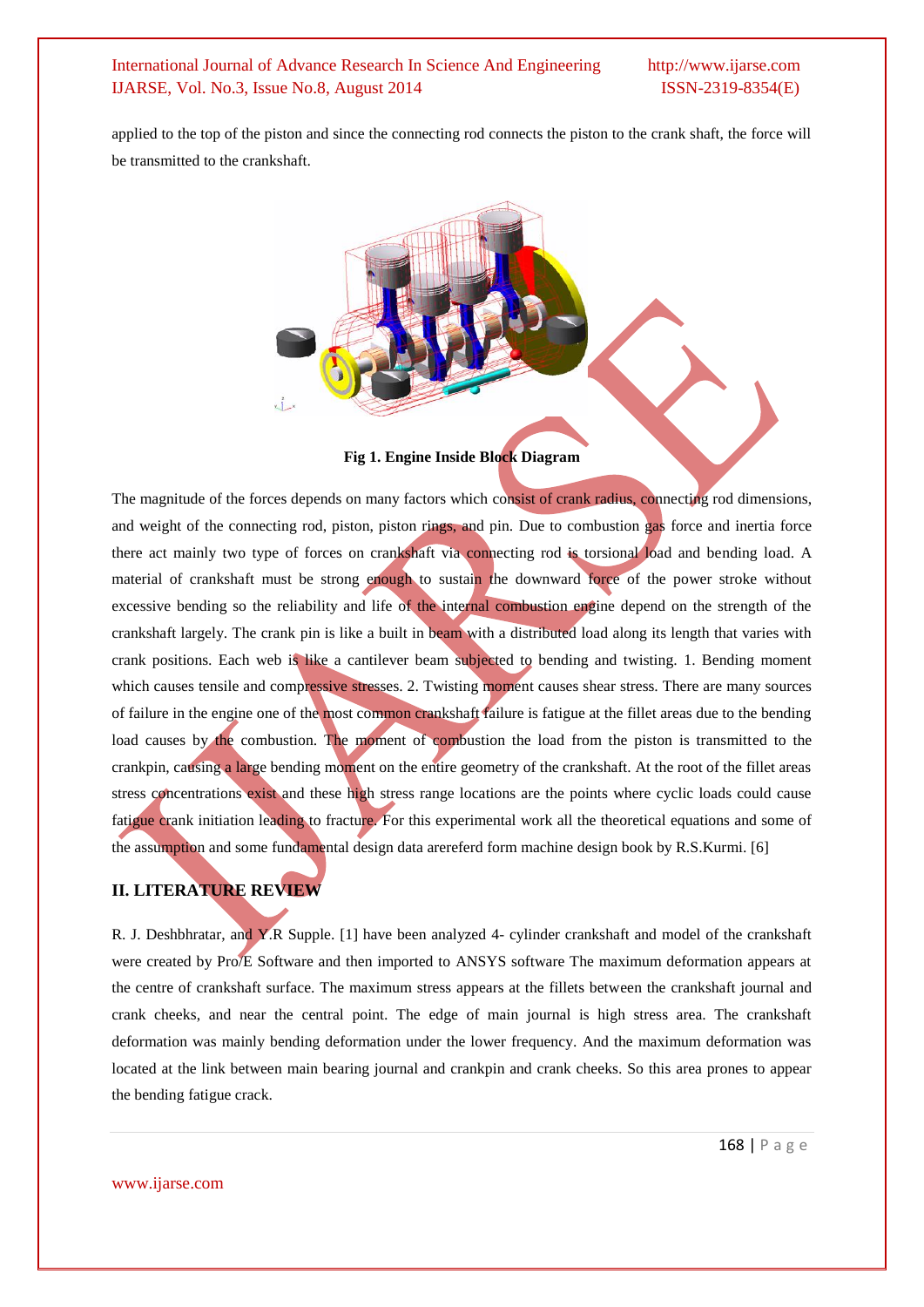K. Thriveni et al [2] was work on analysis of connecting rod and they are concluded from their study is that The maximum deformation appears at the centre of the crankpin neck surface. The maximum stress appears at the fillet areas between the crankshaft journal and crank cheeks and near the central point journal. The value of vonmisses stresses that comes out from the analysis is far less than material yield stress so our design is safe.

Jianmeng et al [3] have been work on 480 diesel engine crankshaft block and they found relationship between the frequency and the vibration modal is explained by the modal analysis of crankshaft. By using Pro-E and Ansys software for modeling and analysis appropriately. They found that results would provide a valuable theoretical foundation for the optimization and improvement of engine design. also they concluded from their research work is that maximum deformation appears at the center of crankpin neck surface. The maximum stress appears at the fillets between the crankshaft journal and crank cheeks, and near the central point. The edge of main journal is high stress area.

S. Bhagya Lakshmi, Sudheer Kumar V, Ch. Nagaraju [4] was work on Dynamic Analysis of Honda Engine Crank Shaft and they find out fine result regarding dynamic analysis like Dynamic analysis is used to find out the motion of the bodies with represents to applied loads with the time frame of crank angle. The crank angle is calculated with respect to seconds as it takes 0.008 sec for each stroke with to revolution. This value re calculated by using spread sheet. The results of the analysis indicate the forces diagram of given connections at different crank angle. The piston acceleration is calculated to find out the theoretical and experimental results values of graph shown in results.

R.ravi et al [5] work regarding analysis and optimization of connecting rod.desining and modification of any other engine parts are ultimately affected on design parameters of crankshaft.inn that experimental work they explore weight and cost reduction opportunities for a production forged steel connecting rod. This has entailed performing a detailed dynamic load stress analysis of the connecting rod. In the first part of the study, the static load analysis and the selection of material and the production method of the connecting rod are considered. Then they go for design of connecting rod in "Catia" Then component was imported to the Ansy's work bench and analysis is done. Then the results obtained in Ansy's are compared with Experimental values. Also they found that Dynamic load should be incorporated directly during design and optimization as the design loads, rather than using static loads.

# **III. MODELING, ANALYSIS AND RESULTS**

Methodology of this research work is starting from Modeling of crankshaft and other parts of engine then follow by meshing, applying load magnitude and direction and last dynamic analysis and find out results of Von-misses stress, strain and total deformation.

Configuration of engine from which crankshaft design taken

| Crank shaft radius | 47.5 mm |
|--------------------|---------|
| Piston diameter    | 0.085m  |

169 | P a g e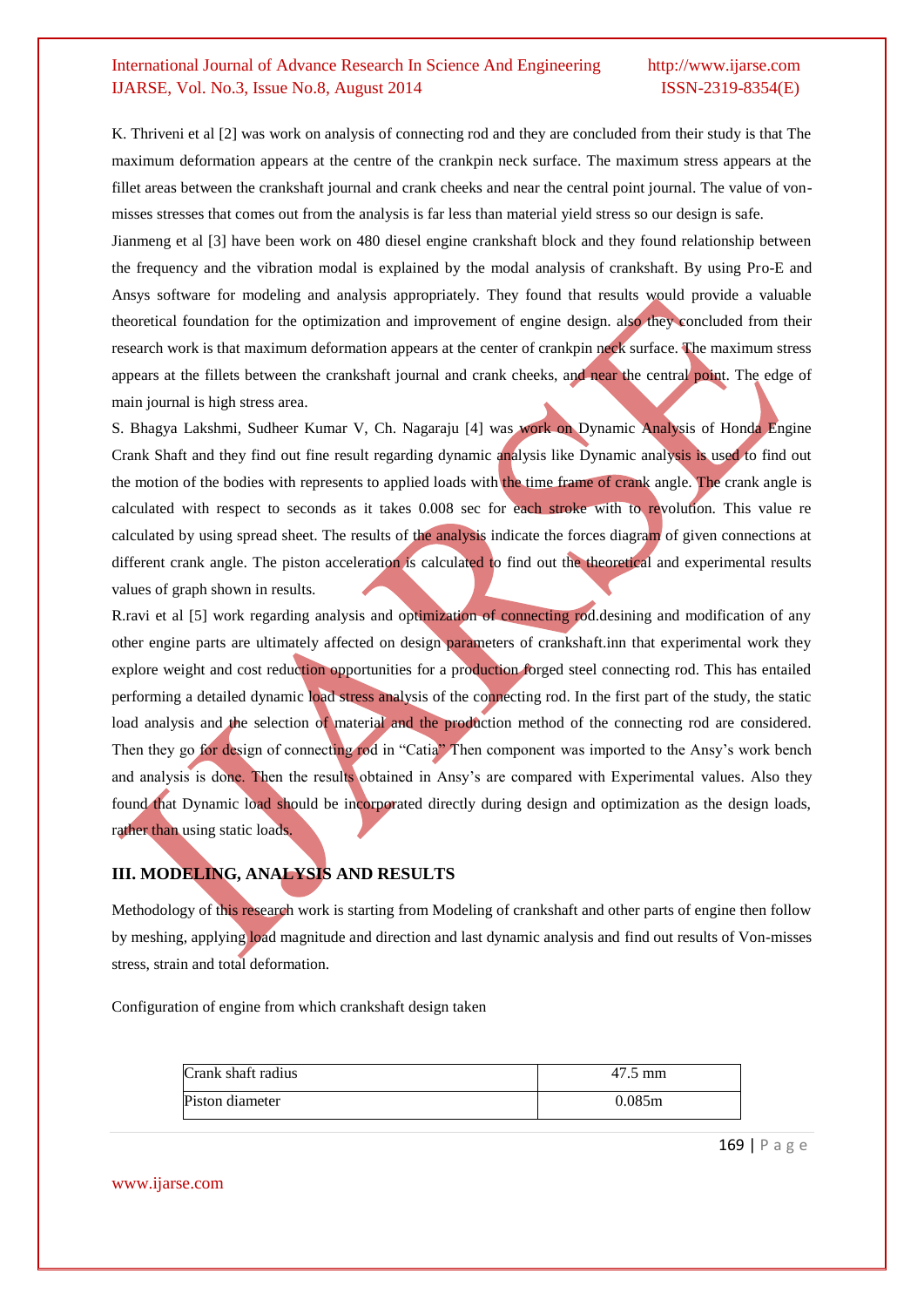| Mass of the connecting rod                        | $0.856$ kg                             |
|---------------------------------------------------|----------------------------------------|
| Mass of the piston assembly                       | $0.550 \text{ kg}$                     |
| Connecting rod length                             | $150$ mm                               |
| Izz of connecting rod about the center of gravity | .004 kg-m <sup><math>\sim</math></sup> |
| Distance of C.G. of connecting rod from crank end | $41$ mm                                |
| center                                            |                                        |
| Maximum gas pressure                              | 125 <sub>bar</sub>                     |

Material for Crankshaft is S53C of which modulas of elasticity is 210 GPA

Yield Strength is 584Mpa and Poisson's Ratio=0.3

For analysis purpose it will mesh by tetrahedral element by 1mm size so number of elements getting are 353539.



**Fg-3 Meshed Geometry of Crankshaft Fig-2 Model of Crankshaft for Analysis**

Now for analysis of this meshing geometry there are two major approaches for stress calculation: (a) Based on entire crank & (b) Based on single throw.





**Fig-4 Maximum Bending Load Result Fig-5 Maximum Torsional Load Result**

170 | P a g e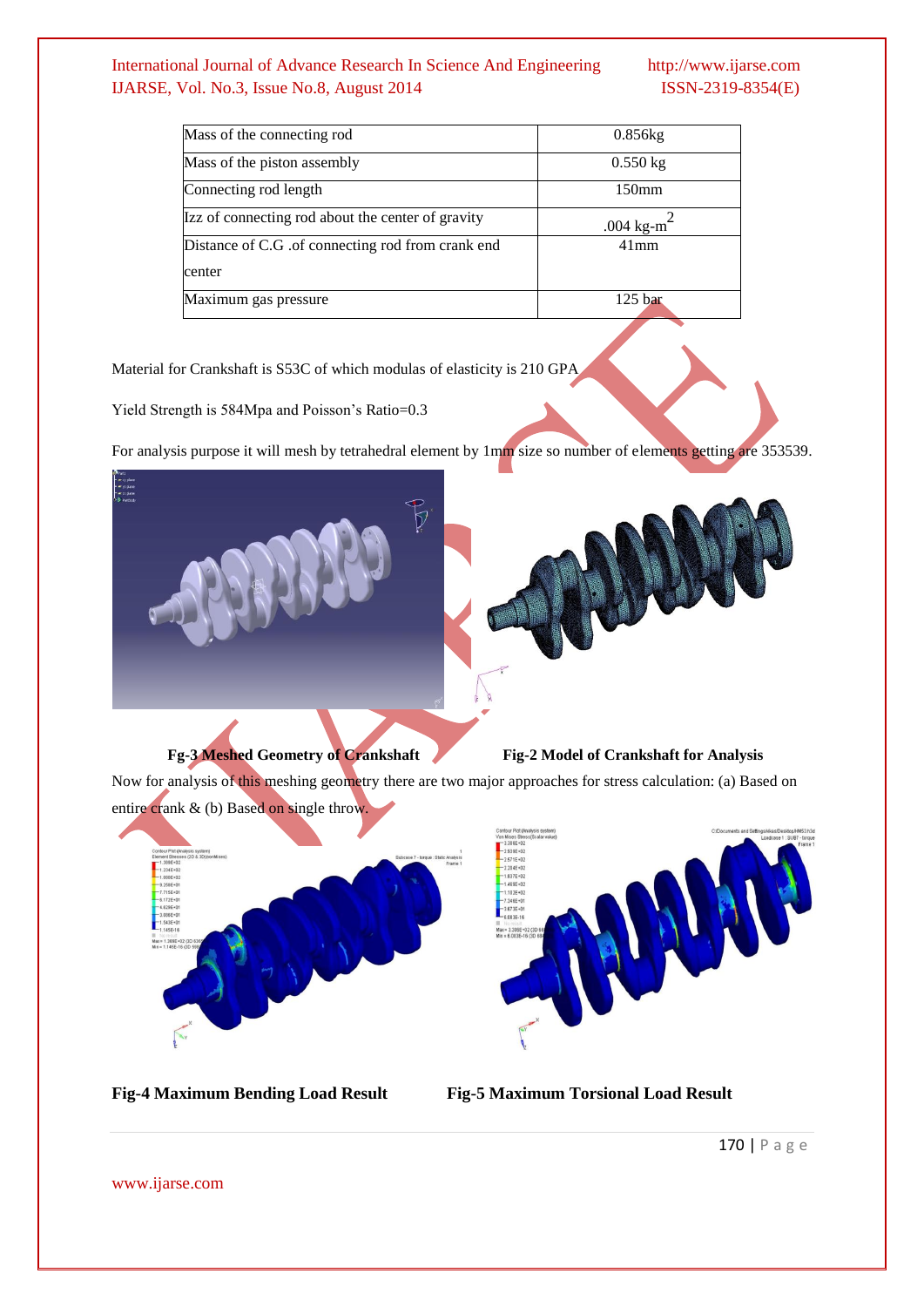Run full crank reduced model (dynamic) to calculate main bearing reactions and torques. Model entire crank shaft with FEM. Constrain the model at the fly wheel end. Run analysis applying all possible loads (at the pin and main bearing locations) (pressure distributed over bearing area) one at a time. Another approach is published can be described as follows: Run dynamic analysis on a reduced model. Cut out one throw of the crank through the main journal middle cross-sections (detailed FE).Constrain one cross-section and apply the forces i.e. bending as well as torsional forces and obtain corresponding stress states. Another approach is to constrain the main bearings for all degree of freedom & applying the bending & torsional force at the crankpin end.



### **Fig-6 Maximum Displacement Result**

Result of that analysis on base of stress and displacement phenomenon shows that the crankshaft shows more stresses in area of fillet sand in the p in journal oil holes. Section changes in the crank shaft geometry result in stress concentrations at inter sections where different sections connect together. Although edges of these sections are filleted in order to decrease the stress level, these fillet areas are highly stresses locations over the geometry of crank shaft. Therefore stresses were traced over these areas. The maximum Bending stress acting on the crank shaft is 330 Mpa by taking both maximum tensional & bending together. Yield strength of the material of crank shaft is 584. So by cross verifying a FOS of this object is coming about 1.76.so its safe design right now. Show figure 4, 5 and 6 indicates results of bending, torsional and displacement respectively.

## **IV. CONCLUSION**

The main target of this research work is upgrade the engine performance in form of breathing capacity by 0.2 L. The following conclusions can be drawn from the dynamic analysis conducted in this study: 1) Dynamic analysis gives more sophisticate results as compare to static analysis.2) the maximum load occurs at the crank angle of 360 degrees for this specific engine. At this angle only bending load is applied to the crankshaft.3) Torsional force is maximum when crank is at  $25^{\circ}$  from the top dead centre.